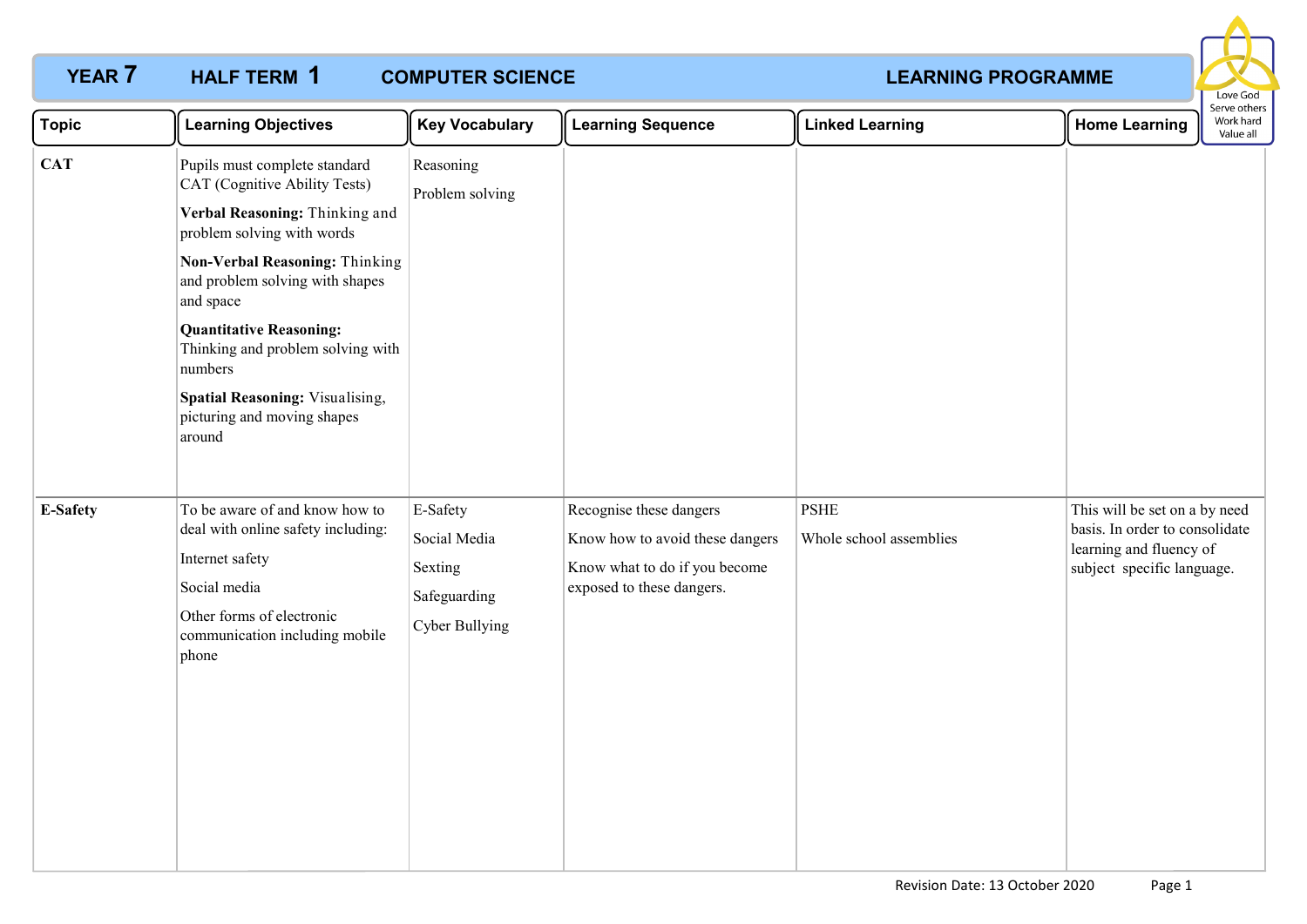### **YEAR 7 HALF TERM 2 COMPUTER SCIENCE COMPUTER SCIENCE COMPUTER SCIENCE HALF TERM 2 COMPUTER SCIENCE**



| <b>Topic</b>             | <b>Learning Objectives</b>                                                                                           | <b>Key Vocabulary</b>                                                                                | <b>Learning Sequence</b>                                                                                                                                                                                                            | <b>Linked Learning</b>                                           | serve otriers<br>Work hard<br><b>Home Learning</b><br>Value all                                                          |
|--------------------------|----------------------------------------------------------------------------------------------------------------------|------------------------------------------------------------------------------------------------------|-------------------------------------------------------------------------------------------------------------------------------------------------------------------------------------------------------------------------------------|------------------------------------------------------------------|--------------------------------------------------------------------------------------------------------------------------|
| <b>GIF Animation</b>     | Create basic graphics using vector<br>tools<br>Editing images and placing them in<br>a time sequence to create a GIF | Vector<br>Fill<br>$ $ Copy<br>Paste<br>Distort<br>Resize<br><b>States</b><br>Timings<br>Animated GIF | Introduce graphics interface<br>Insert vector graphics<br>Distort vector graphics<br>Edit vector graphics<br>Add states to create sequence by<br>manipulating existing vector<br>graphics                                           | <b>Scratch Animation</b><br>Animation is used at KS4 ICT         | This will be set on a by need<br>basis. In order to consolidate<br>learning and fluency of<br>subject specific language. |
| <b>Scratch Animation</b> | To be able to create a basic<br>animation involving characters and<br>at least two scenes                            | Backgrounds<br>Timings<br><b>Broadcast</b><br>Sprites<br>Importing<br>Scripts<br>Scenes<br>Costumes  | Scripts to control sprites using<br>loops and wait commands<br>Importing and editing graphics<br>Develop script to move sprite using<br>timings<br>Use broadcast as global<br>variables to control all elements in<br>the animation | Animated GIF from previous topic<br>Animation is used at KS4 ICT | This will be set on a by need<br>basis. In order to consolidate<br>learning and fluency of<br>subject specific language. |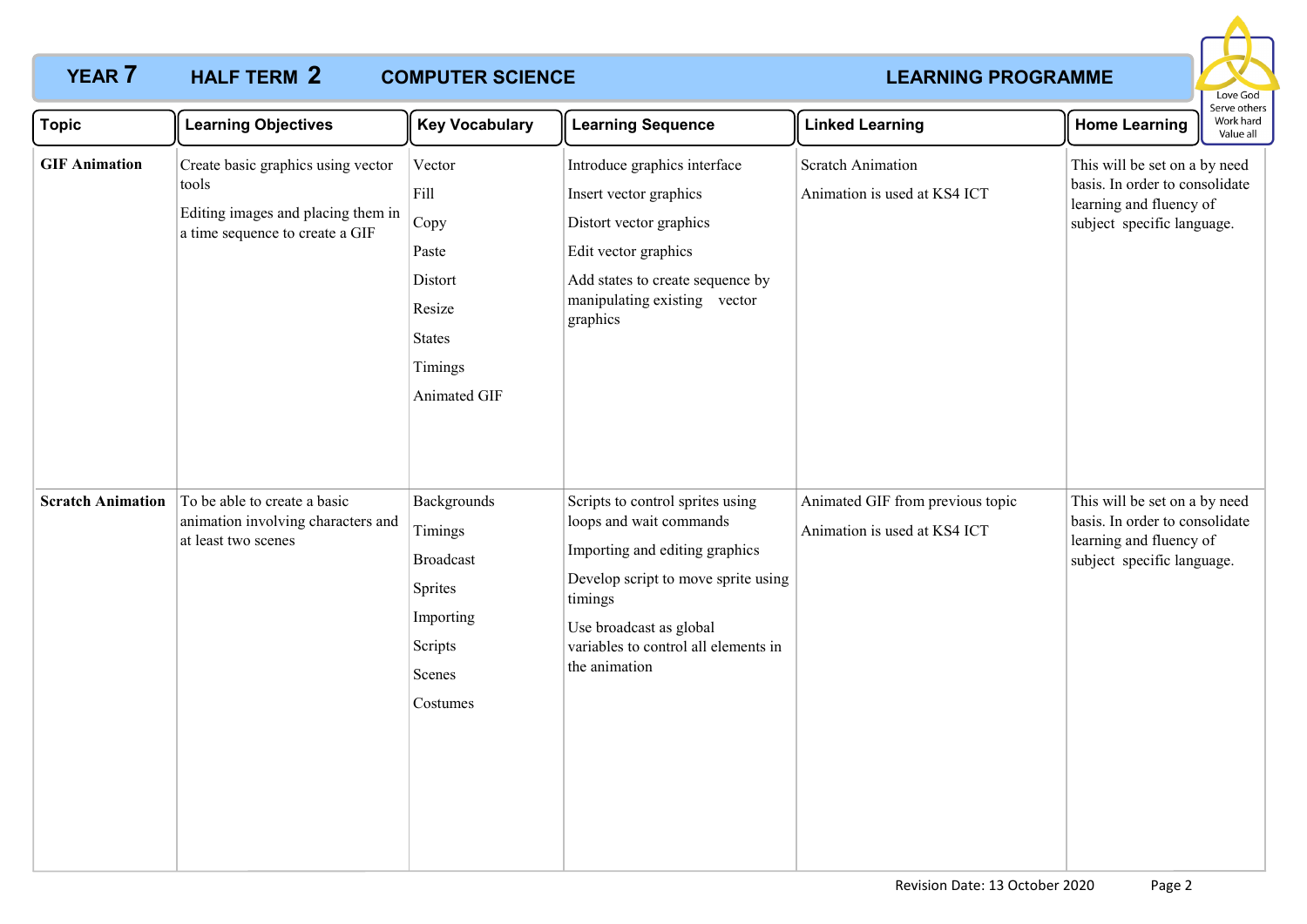# **YEAR 7 HALF TERM 3 COMPUTER SCIENCE COMPUTER SCIENCE COMPUTER SCIENCE**

## **COMPUTER SCIENCE**



| <b>Topic</b>                  | <b>Learning Objectives</b>                                                                                                                                                    | <b>Key Vocabulary</b>                                                                                          | <b>Learning Sequence</b>                                                                                                                                                                                                                                                                          | <b>Linked Learning</b>                                                                                                    | <b>Home Learning</b>                                                                    | Serve others<br>Work hard<br>Value all |
|-------------------------------|-------------------------------------------------------------------------------------------------------------------------------------------------------------------------------|----------------------------------------------------------------------------------------------------------------|---------------------------------------------------------------------------------------------------------------------------------------------------------------------------------------------------------------------------------------------------------------------------------------------------|---------------------------------------------------------------------------------------------------------------------------|-----------------------------------------------------------------------------------------|----------------------------------------|
| <b>Scratch</b><br>programming | To be able to apply different<br>programming techniques to solve a<br>problem<br>Creating a computer game that<br>include the use of:<br>Sequencing<br>Selection<br>Iteration | Pseudocode<br>Sequencing<br>Selection<br>Iteration<br>Variables<br>Operators<br>Sprites<br>Costumes<br>Scripts | Write basic script with no user<br>controls<br>Develop script with user controls<br>Applying conditions to the game<br>using selections<br>Develop script with variable for the<br>game<br>Develop game with scoring<br>systems and success criteria<br>Testing game and identify<br>improvements | System development and programming in This will be set on a by need<br>all KS3 and KS4 computational thinking<br>strands. | basis. In order to consolidate<br>learning and fluency of<br>subject specific language. |                                        |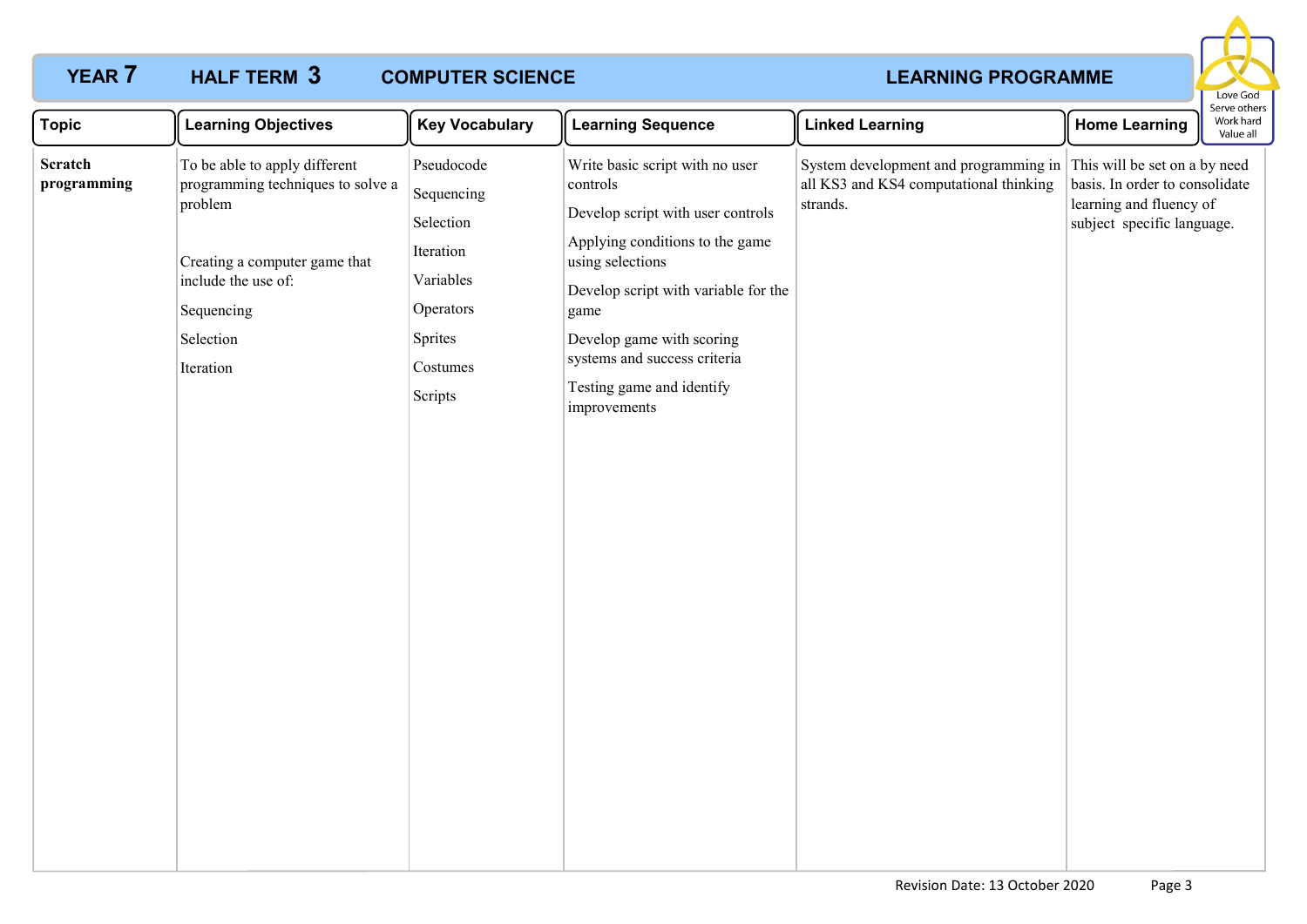### **YEAR 7 HALF TERM 4 COMPUTER SCIENCE COMPUTER SCIENCE COMPUTER SCIENCE COMPUTER SCIENCE**



| <b>Topic</b>                                                        | <b>Learning Objectives</b>                                                                                   | <b>Key Vocabulary</b>                                                       | <b>Learning Sequence</b>                                                                                                                                         | <b>Linked Learning</b>                                                                                                                                                                                                                                                                                                        | <b>Home Learning</b>                                                                                                     | Serve others<br>Work hard<br>Value all |
|---------------------------------------------------------------------|--------------------------------------------------------------------------------------------------------------|-----------------------------------------------------------------------------|------------------------------------------------------------------------------------------------------------------------------------------------------------------|-------------------------------------------------------------------------------------------------------------------------------------------------------------------------------------------------------------------------------------------------------------------------------------------------------------------------------|--------------------------------------------------------------------------------------------------------------------------|----------------------------------------|
| <b>Control Systems</b>                                              | Understand the use of automated<br>technology to control real world<br>environments                          | Sensors<br>Automated<br>Control<br>Input<br>Output<br>Process<br>Algorithms | Introduce control systems<br>Study real world automated<br>systems around a supermarket<br>environment<br>Look at different types of sensor<br>and how they work | Design, use and evaluate computational<br>abstractions that model the state and<br>behaviour of real-world problems and<br>physical systems<br>Understand several key algorithms that<br>reflect computational thinking, use<br>logical reasoning to compare the utility of<br>alternative algorithm for the same<br>problem. | This will be set on a by need<br>basis. In order to consolidate<br>learning and fluency of<br>subject specific language. |                                        |
| <b>Control Systems</b><br><b>Inputs and Outputs</b><br>in a Process | Study a real world problem<br>identifying input, process and<br>outputs to explain how it works.             | Input<br>Output<br>Process                                                  | Observe a traffic light system to<br>describe the sequence of lights.<br>Write an algorithm to explain how<br>the traffic light system works.                    |                                                                                                                                                                                                                                                                                                                               | This will be set on a by need<br>basis. In order to consolidate<br>learning and fluency of<br>subject specific language. |                                        |
| <b>Control Systems</b><br><b>Feedback and</b><br><b>Loops</b>       | Look at how outputs from a system<br>can be used to create inputs that<br>influences decisions of the system | Loop<br>Open system<br>Feedback System                                      | Study how a microwave works<br>using the open loop system<br>Study a feedback loop system                                                                        |                                                                                                                                                                                                                                                                                                                               | This will be set on a by need<br>basis. In order to consolidate<br>learning and fluency of<br>subject specific language. |                                        |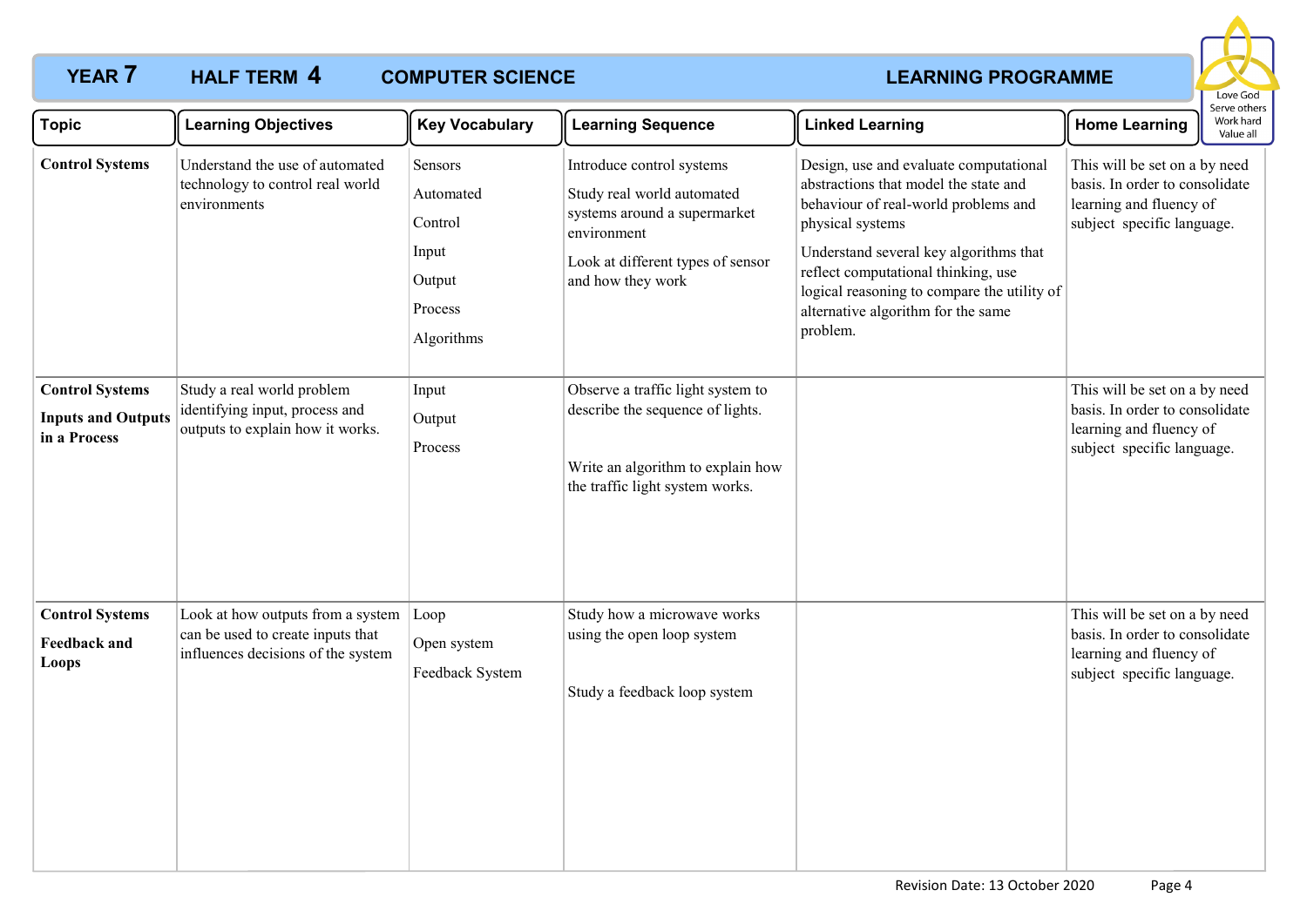# **YEAR 7 HALF TERM 5 COMPUTER SCIENCE COMPUTER SCIENCE COMPUTER SCIENCE**

## **COMPUTER SCIENCE**



| <b>Topic</b>          | <b>Learning Objectives</b>                                                                                                                                                           | <b>Key Vocabulary</b>                                                                                                 | <b>Learning Sequence</b>                                                                                                                                                                                                                                                              | <b>Linked Learning</b>                                                                                                                                                                                                                                                                                                        | <b>Home Learning</b>                                                                                                     | erve otrier<br>Work hard<br>Value all |
|-----------------------|--------------------------------------------------------------------------------------------------------------------------------------------------------------------------------------|-----------------------------------------------------------------------------------------------------------------------|---------------------------------------------------------------------------------------------------------------------------------------------------------------------------------------------------------------------------------------------------------------------------------------|-------------------------------------------------------------------------------------------------------------------------------------------------------------------------------------------------------------------------------------------------------------------------------------------------------------------------------|--------------------------------------------------------------------------------------------------------------------------|---------------------------------------|
| Flowol<br>Programming | Understand and define the different Flowchart<br>flowchart symbols<br>Write algorithms using flowchart<br>and pseudocode<br>Use Flowol to program a series of<br>real world problems | Process<br>Terminator<br>Input<br>Output<br>Decision<br>Algorithm<br>Pseudocode<br>Sequence<br>Selection<br>Iteration | Learn the different flowchart<br>symbols what they do<br>Compare algorithms writing<br>methodology by creating the<br>instructions for a simple every day<br>task<br>Create solutions to real world<br>automated systems and input<br>systems using the flowchart<br>simulator Flowol | Design, use and evaluate computational<br>abstractions that model the state and<br>behaviour of real-world problems and<br>physical systems<br>Understand several key algorithms that<br>reflect computational thinking, use<br>logical reasoning to compare the utility of<br>alternative algorithm for the same<br>problem. | This will be set on a by need<br>basis. In order to consolidate<br>learning and fluency of<br>subject specific language. |                                       |